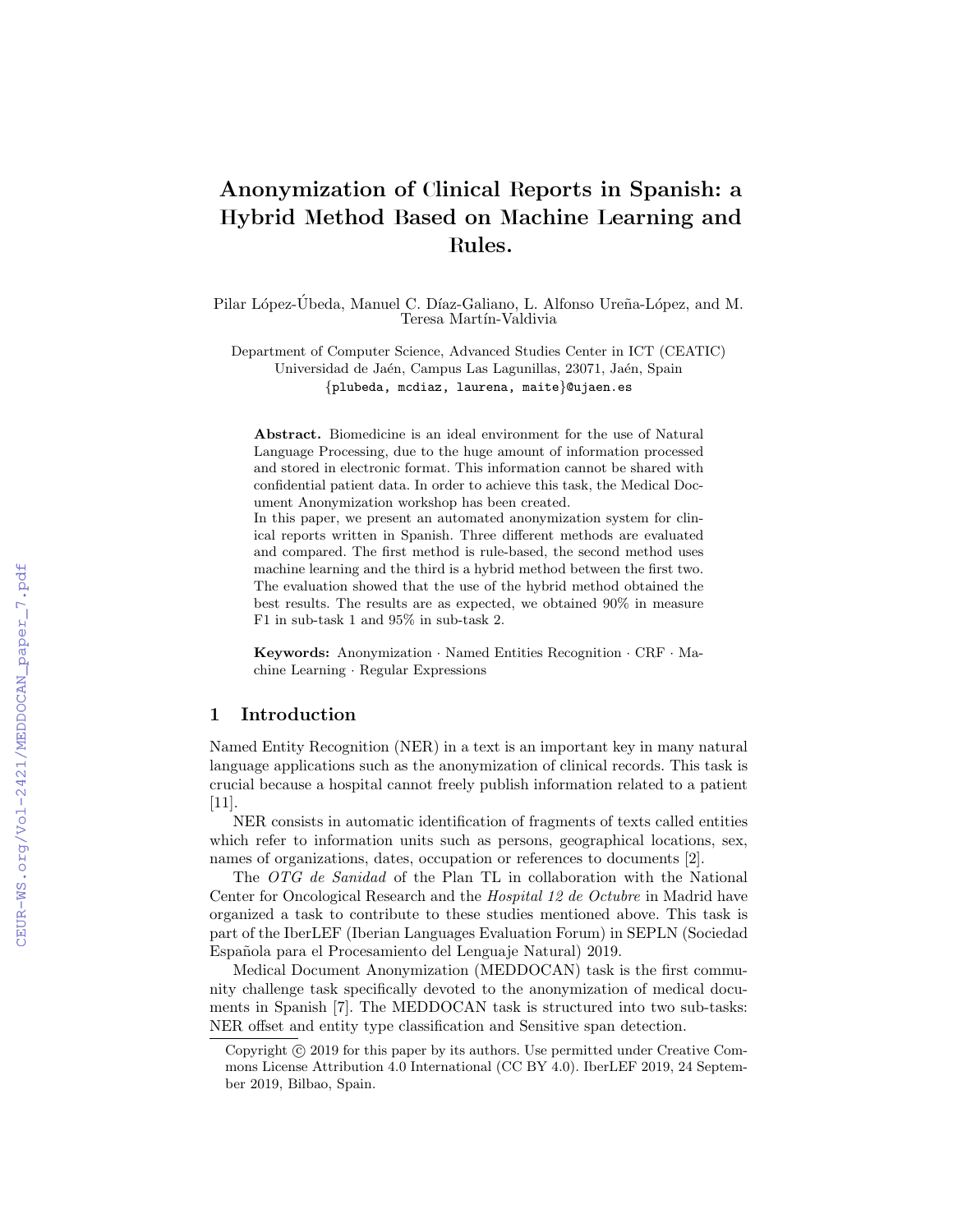The first sub-track wants to match exactly the beginning and end locations of each Protected Health Information (PHI) entity tag, as well as detecting correctly the annotation type. In the order hand, the second sub-track is more specific to the practical scenario needed for releasing de-identified clinical documents, where the main goal is to identify and be able to obfuscate or mask sensitive data, regardless the actual type of entity or the correct offset identification of multi-token sensitive phrase mentions.

## 2 Dataset

This MEDDOCAN corpus was selected manually by a practicing physician and augmented with PHI phrases by health documentalists, adding PHI information from discharge summaries and medical genetics clinical records. Usually, the clinical records that we will treat are structured, most of them follow a common format.

The organizers provided us with the following datasets:

- The training set consists of 500 documents
- The validation set consists of 250 documents
- The test set contain 3751 documents

The MEDDOCAN annotation scheme defines a total of 29 entity types  $<sup>1</sup>$  and</sup> the official annotation guidelines used to annotate the MEDDOCAN data sets is available <sup>2</sup> .

## 3 Strategies

In this section we will describe the methods and strategies followed to achieve the tasks. These methods are used for both subtasks: NER offset and entity type classification and Sensitive token detection.

#### 3.1 Rule-based method

An initial survey using the training dataset showed that the majority of the values for a given field were recorded in certain patterns. Some patterns we can find are shown in Table 1. In this table we can see that it can be easy to identify some named entities. Therefore, we designed rules by incorporating regular expression (REs or regex) for each field according to the description types of the fields [1].

There have been many studies on the use of regular expressions in different areas of medicine [8, 5]. Some of them very current so that it is still a method that is applied in the area of Natural Language Processing (NLP).

<sup>1</sup> http://temu.bsc.es/meddocan/index.php/annotation-guidelines/

 $^2$ http://temu.bsc.es/meddocan/wp-content/uploads/2019/02/gu%C3%ADas-deanotaci%C3%B3n-de-informaci%C3%B3n-de-salud-protegida.pdf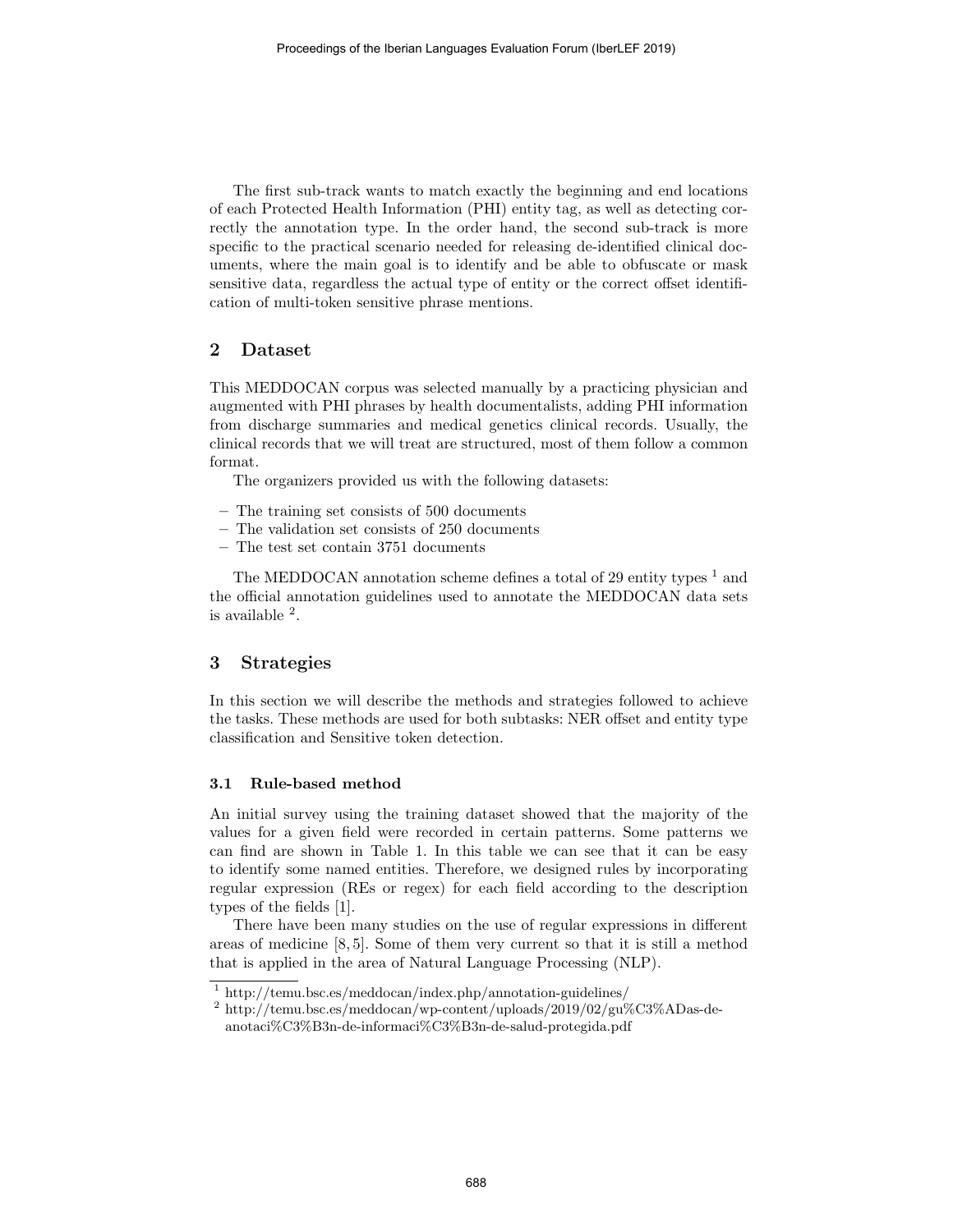| Text                                                                         | PHI phrases       | Annotation                       |  |  |
|------------------------------------------------------------------------------|-------------------|----------------------------------|--|--|
| Nombre: M. del Mar                                                           | M. del Mar        | NOMBRE_SUJETO_ASISTENCIA         |  |  |
| Edad: 68                                                                     | 68                | EDAD_SUJETO_ASISTENCIA           |  |  |
| Sexo: Hombre                                                                 | Hombre            | SEXO_SUJETO_ASISTENCIA           |  |  |
| Médico: Josep Rubio Palau                                                    | Josep Rubio Palau | NOMBRE_PERSONAL_SANITARIO        |  |  |
| Domicilio: Av. Melchor Fernández 59. 4.2 Av. Melchor Fernández 59. 4.2 CALLE |                   |                                  |  |  |
| CP: E-28015                                                                  | E-28015           | <b>TERRITORIO</b>                |  |  |
| Matricula: 5478GDV                                                           | 5478GDV           | IDENTIF_VEHÍCULOS_NRSERIE_PLACAS |  |  |

Table 1. Examples PHI phrases in text.

The first step to elaborate this experiment was to define the rules to extract the required entities. These rules were taken from the annotation guide provided by the task organizers. The text is converted to lower case to have it homogeneous. A total of 25 rules were defined in this method. Some of these rules are shown in Table 2.

Table 2. Rules defined for PHI phrases.

| Regular expression                                            | Annotation                       |
|---------------------------------------------------------------|----------------------------------|
| $r'$ (nass):(.*)'                                             | ID_ASEGURAMIENTO                 |
| r'nombre: $(\cdot^*)$ '                                       | NOMBRE_SUJETO_ASISTENCIA         |
| $r'edad:(.*)'$                                                | EDAD_SUJETO_ASISTENCIA           |
| r'(cipa dni nif cie pasaporte nhc):(.*)' ID_SUJETO_ASISTENCIA |                                  |
| $r'(4)[a-zA-Z]3'$                                             | IDENTIF_VEHÍCULOS_NRSERIE_PLACAS |
| $r'(\text{bastidor}):(.*)$                                    | ID_CONTACTO_ASISTENCIAL'         |
| $r'(\mathcal{A}{2})\{0,1\}(\mathcal{A}{9}d'$                  | NÚMERO_TELEFONO                  |

In addition to obtaining greater precision in recognizing PHI information within the text. We use some resources to correctly identify territories and peoples. First, we used a list of Spanish provinces on which we relied to identify territories, and on the other hand, we use Stanford Named Entity Recognizer [6] with a pre-trained Spanish model. Spanish models on a combination of two corpora, after very heavy modifications: AnCora Spanish 3.0 corpus<sup>3</sup> and DEFT Spanish Treebank V2<sup>4</sup>. With these Stanford models, people and territories will be identified in the text.

#### 3.2 CRF

Conditional Random Fields (CRF)[4] classifier is a stochastic model commonly used to label and segment data sequences or extract information from medical documents [3]. We used CRFsuite, the implementation provided by Okazaki [9], as it is fast and provides a simple interface for training and modifying the input features.

<sup>3</sup> http://clic.ub.edu/corpus/ancora

<sup>4</sup> https://catalog.ldc.upenn.edu/LDC2018T01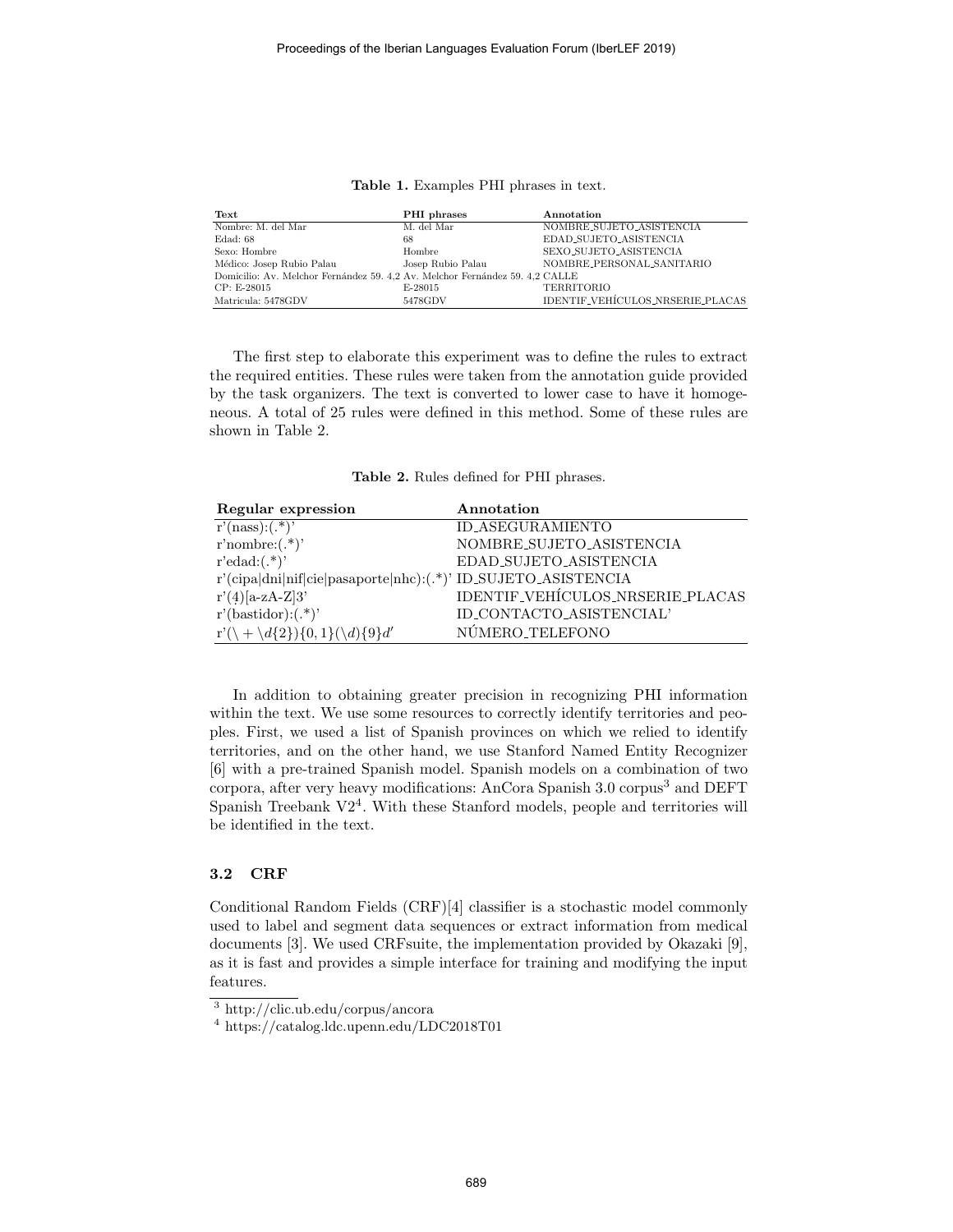We incorporate some basic features of each word such as isLower, isUpper, isTitle, isDigit, isAlpha, isBeginOfSentence and isEndIfSentece.

Similar to most machine learning-based de-identification systems, the tokenlevel CRF requires a tokenization module at first. The tokenizer used is Word-PunctTokenizer of the NLTK<sup>5</sup> library in Python.

Below are a few short lines from the training file (S1130-01082009000500012- 1).

```
S1130-01082009000500012-1 Médico 0
S1130-01082009000500012-1 : 0
S1130-01082009000500012-1 David NOMBRE_PERSONAL_SANITARIO
S1130-01082009000500012-1 Hernández NOMBRE_PERSONAL_SANITARIO
S1130-01082009000500012-1 Alcaraz NOMBRE_PERSONAL_SANITARIO
S1130-01082009000500012-1 . 0
S1130-01082009000500012-1 NCol 0
S1130-01082009000500012-1 : 0
S1130-01082009000500012-1 29 ID_TITULACION_PERSONAL_SANITARIO
S1130-01082009000500012-1 29585 ID_TITULACION_PERSONAL_SANITARIO
```
The CRF algorithm trained with the parameters: algorithm  $=$  lbfgs, c1  $=$ 0.1,  $c2 = 0.1$ , max iterations = 100, all possible transitions = False.

The output provided by this method is shown below. As we can see, CRF returns tokens and their predicted annotation, so it is necessary to perform a treatment to join different tokens in the same concept.

```
[("Médico",0), (":",0), ("David",NOMBRE_PERSONAL_SANITARIO),
("Hernández",NOMBRE_PERSONAL_SANITARIO),
("Alcaraz",NOMBRE_PERSONAL_SANITARIO), (".",0),
("NCol",0), (":", 0),("29",ID_TITULACION_PERSONAL_SANITARIO),
("29585",ID_TITULACION_PERSONAL_SANITARIO)]
```
This treatment consisted of joining all the contiguous tokens of the same category. In this way, we create the correct output file as shown below:

| David Hernández Alcaraz | NOMBRE PERSONAL SANITARIO        |
|-------------------------|----------------------------------|
| 29 29 58 5              | ID TITULACION PERSONAL SANITARIO |

#### 3.3 Hybrid method

The last method applied was using the two methods described above: rule-based method and machine learning with CRF.

At the end of the machine learning method, an error analysis was carried out and we found that there were some inconsistencies according to the PHI phrases that had been annotated. This analysis was developed with the development dataset.

 $\frac{5}{5}$  https://www.nltk.org/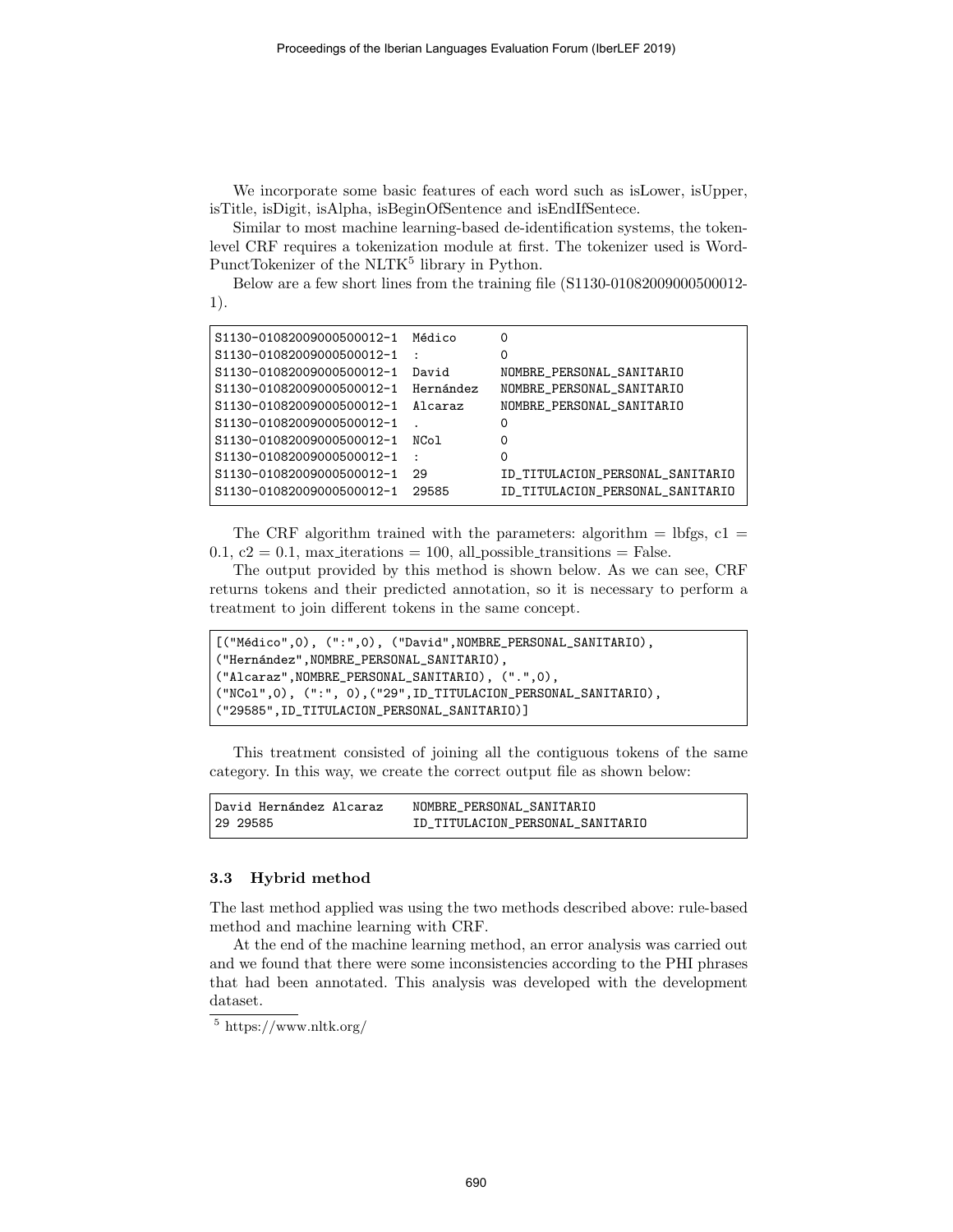Most of the error cases that we could observe were with annotations like: TERRITORIO, ID CONTACTO ASISTENCIAL and ID ASEGURAMIENTO.

The main problem we got with the TERRITORIO notation is that we wrote phrases together as shown below:

AV. San Francisco 7, 3D 50006 Zaragoza TERRITORIO

And the correct annotation should be:

| AV. San Francisco 7, 3D | TERRITORIO |  |
|-------------------------|------------|--|
| 50006                   | TERRITORIO |  |
| Zaragoza                | TERRITORIO |  |

These errors could be solved by using regular expressions that separated that annotation into different entries, in this case we used the regular expression to find the Zip Code and the list of cities in Spain, in this way, we could separate the different PHI phrases.

Other errors that we could avoid with the use of regex is the erroneous annotation ID\_CONTACTO\_ASISTENCIAL because the algorithm identified it as ID\_SUJETO\_ASISTENCIA.

## 4 Results and discussion

For both sub-tracks the primary de-identification metrics used will consist of standard measures from the NLP community, namely micro-averaged precision, recall, and balanced F-score.

In addition, the leak scores is also used for sub-task 1. This measure is related to the detection of leaks (non-redacted PHI remaining after de-identification), that is (#false negatives / #sentences present).

The results obtained by our team for sub-task 1 (NER offset and entity type classification) are shown in Table 3.

|               | Run Leak | Precision Recall                | F1. |
|---------------|----------|---------------------------------|-----|
| 1.            | 0.346    | 0.66457 0.54001 0.59585         |     |
| $\mathcal{D}$ |          | 0.11998 0.89369 0.84049 0.86627 |     |
| -3            |          | 0.08491 0.92113 0.88712 0.90381 |     |

Table 3. Results of Task 1.

This results show that we have improved our baseline (rule-based method) using machine learning algorithms. A great step that is reflected how we obtain a 0.59 in F1 score and we obtain a 0.86 with CRF. We managed to improve in all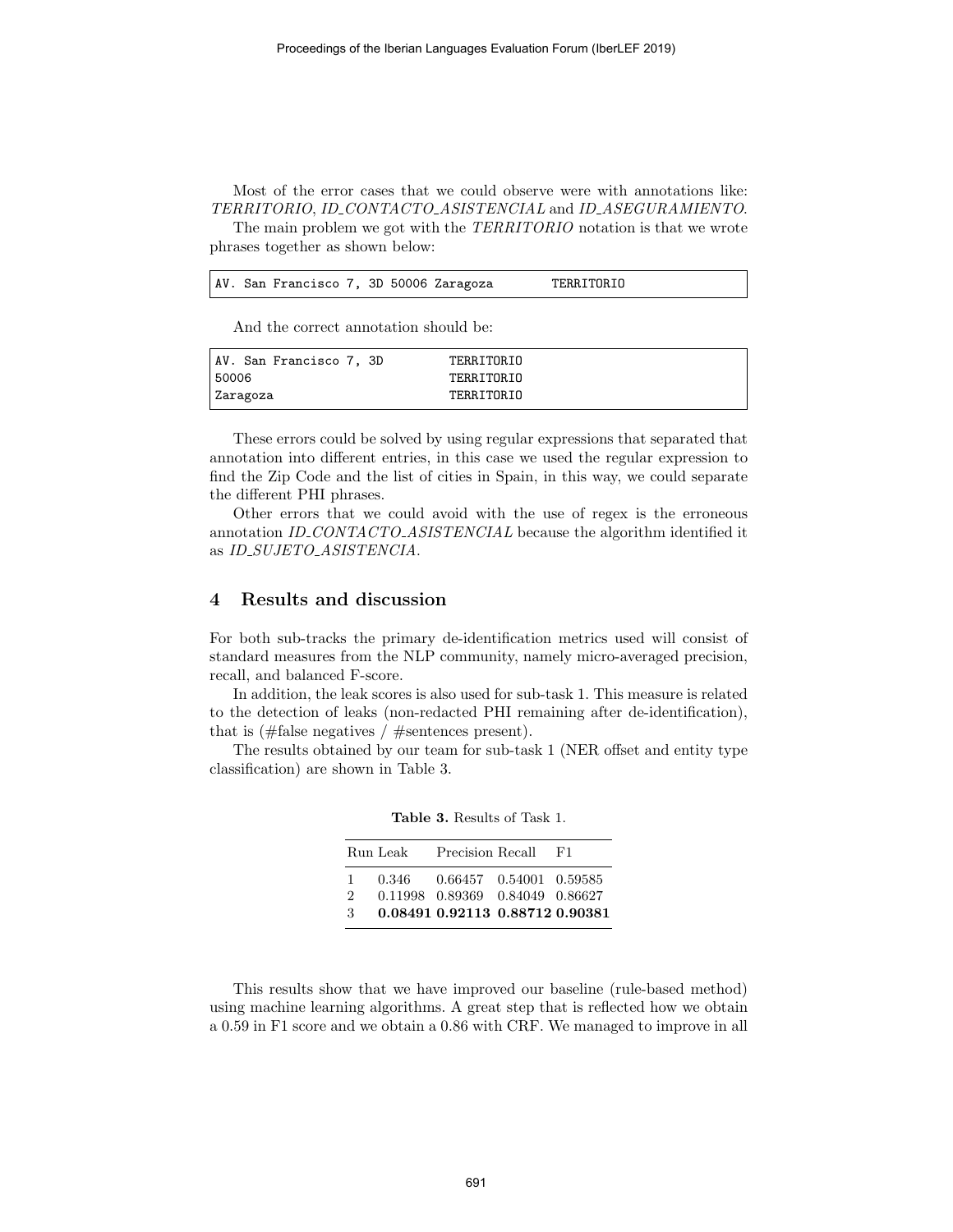measures with the use of some rules obtaining an precision of 0.92 and a recall of 0.88.

Table 4 and Table 5 show the evaluation of the systems for sub-task 2 (Sensitive span detection) with strict and merged spans evaluation respectively.

Table 4. Results of Task 2: Sensitive span detection and Strict span evaluation.

|               | Run Precision Recall    | -F'1 |
|---------------|-------------------------|------|
| Т.            | 0.86594 0.70288 0.77594 |      |
| $\mathcal{D}$ | 0.93858 0.88271 0.90979 |      |
| 3             | 0.96167 0.92616 0.94358 |      |

Table 5. Results of Task 2: Sensitive span detection and Merged spans evaluation.

|                | Run Precision Recall F1 |  |
|----------------|-------------------------|--|
| $\overline{1}$ | 0.87549 0.70752 0.78259 |  |
| $\mathcal{D}$  | 0.96825 0.93575 0.95173 |  |
| 3              | 0.97295 0.9437 0.9581   |  |

In this second sub-task we check that we obtain values higher than the previous task, this is because the objective is only to identify confidential data. Thus, this is considered a span-based evaluation, regardless of the actual type of entity or the correct offset identification of multi-token sensitive phrase mentions.

In this sub-task we get a higher baseline than in the previous task, and also get better thanks to CRF and the rules applied. We achieve relatively equal results in both the stric and merged evaluations. The precision is almost perfect, our third method is correct in 97% of cases.

If we see a difference between the two evaluations and systems 2 and 3. In the strict evaluation system the machine learning algorithms get 90% F1, and in the merged evaluation they get 95% with the second method. We see that the second method works best when the evaluation is not strict.

Finally, it is interesting to see that between the two possible evaluations of sub-task 2 we obtain similar values with the third method proposed by our group. This means that our third experiment records almost exactly.

## 5 Error analysis

The main purpose of this section is to carry out an error analysis to identify the weaknesses of our best system: hybrid method (run 3). To this end, we have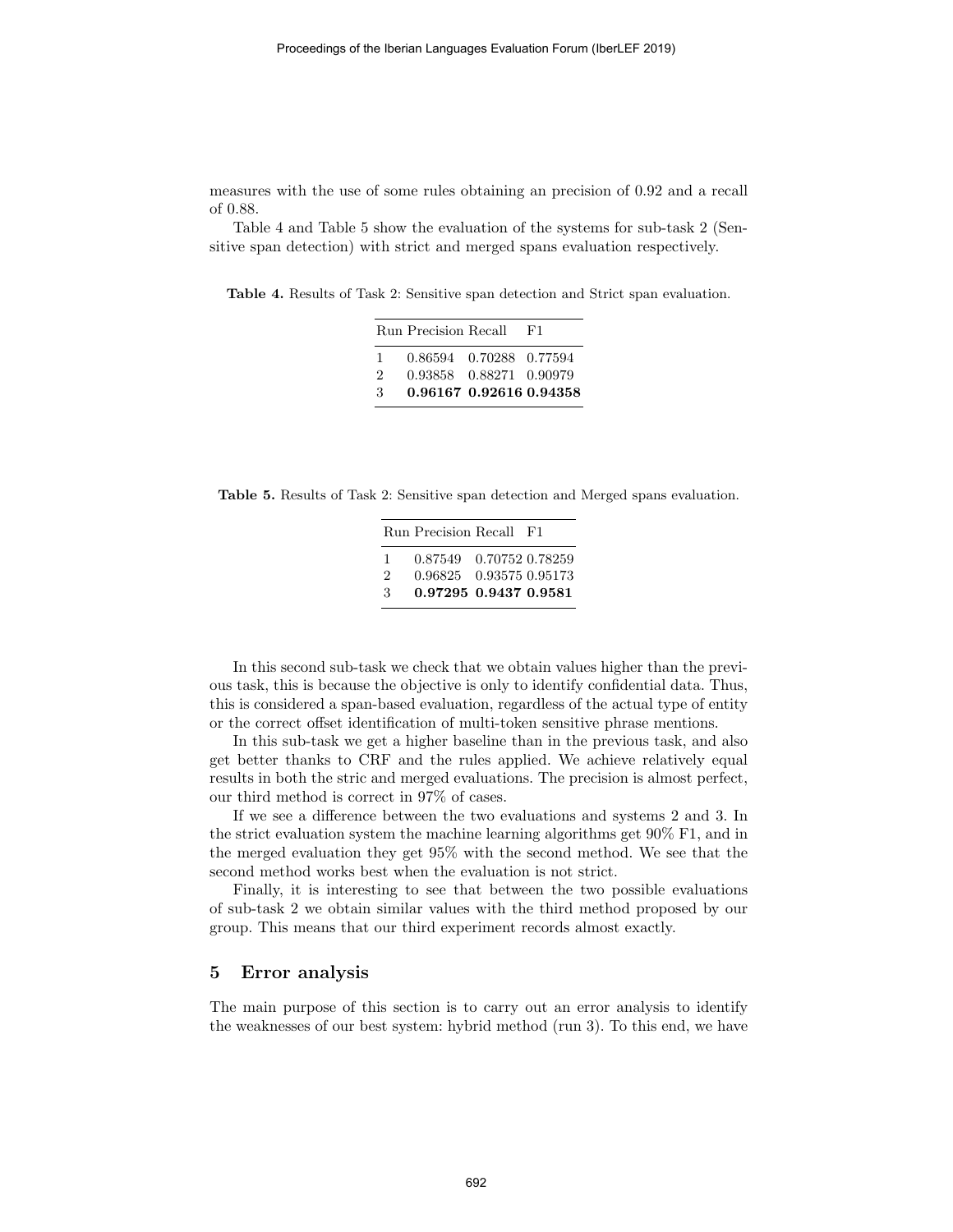obtained some basic statistics for 250 gold test files. The test files taken into account are from Subtask 1 described in Section ??. These files contain 5661 key phrases annotated.

We have described three basic types of errors for this analysis:

1. Does not have the same annotated label.

In this case, our system writes the positions of the key phrase correctly but the associated annotation is incorrect. We found a total of 221 errors in this case. The biggest confusions our system makes are described in Table 6. This table shows the annotation found in the gold test files, the annotation of our system and the number of errors found.

| Annotation gold test                              | Annotation our system test          | Number of errors |
|---------------------------------------------------|-------------------------------------|------------------|
| TERRITORIO                                        | ID_SUJETO_ASISTENCIA                | 105              |
| ID_CONTACTO_ASISTENCIAL                           | ID_SUJETO_ASISTENCIA                | 21               |
| TERRITORIO                                        | NOMBRE_SUJETO_ASISTENCIA            | 16               |
| NOMBRE_PERSONAL_SANITARIO                         | NOMBRE_SUJETO_ASISTENCIA            | 15               |
| ID_TITULACION_PERSONAL_SANITARIO ID_ASEGURAMIENTO |                                     | 12               |
| ID_ASEGURAMIENTO                                  | ID_TITULACION_PERSONAL_SANITARIO 10 |                  |

Table 6. Annotations incorrectly annotated by our system.

In future work, these types of errors are relatively easy to solve. The largest of the cases is found in the territory and id of the subject of assistance, this is because the zip codes are 5 digits and the IDs are usually digits as well. For the improvement of this case we should observe the context in which the digits are to annotate them correctly.

#### 2. Incorrect positions.

In this case, our system incorrectly marks the start or end position of the key phrase. To make this situation clearer, some examples are shown below: Example number 1, the first frame shows the correct annotations. In this frame we can see that the name of the health employee and the street are noted separately, we see that the positions are consecutive (340 - 360 and 361 - 374) but our system (second frame) takes everything as a full name with positions from 340 to 374.

| CALLE 361 374<br>  NOMBRE_PERSONAL_SANITARIO 340 360 |  | Paseo Calanda<br>Raquel Ridruejo Sáez                                |
|------------------------------------------------------|--|----------------------------------------------------------------------|
|                                                      |  | NOMBRE_PERSONAL_SANITARIO 340 374 Raquel Ridruejo Sáez Paseo Calanda |

The following example shows a similar error, the first frame shows the correct output and the next frame shows the output of our system. In them we can see how our system annotates everything as a street when it should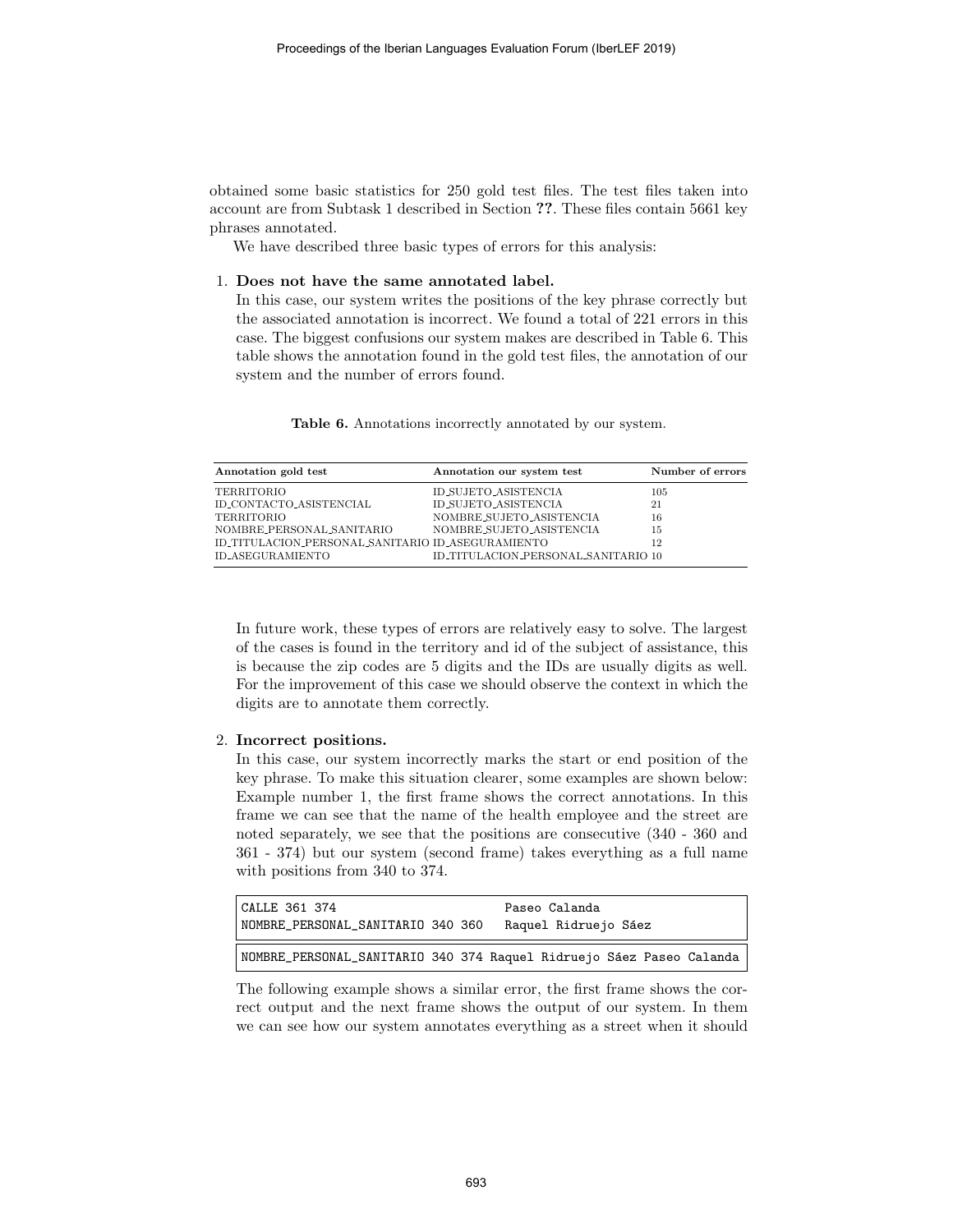separately record institution and street.

| CALLE 1945 1974<br>INSTITUCION 1923 1944 | Gran Via Corts Catalanes, 111<br>Ciutat de la Justícia              |  |
|------------------------------------------|---------------------------------------------------------------------|--|
|                                          | CALLE 1923 1974 Ciutat de la Justícia Gran Via Corts Catalanes, 111 |  |

The number of errors of this type in our system are 215.

### 3. Not found.

Finally, we found 203 cases that are scored in the gold test but our system does not write them down.

The total number of errors found are 639, which is 11% of the test gold annotations. It is a small number that could possibly be improved for later systems.

# 6 Conclusions

We have observed an increase in the number of studies associated with the identification of PHI phrases in electronic medical records. Statistical analyses or machine learning, followed by NLP techniques, are gaining popularity over the years in comparison with rule-based systems [10]. In this study we try to verify that traditional and automatic methods can still coexist and that they can be of great help if we use them together.

The SINAI group presents its first participation in this type of tasks where the main objective is to find PHI information in clinical records. The results are really good. In both subtasks we have reached more than 90% F1 in our best method. And in precision we got more than 97% in sub-task 2 with sensitive evaluation.

## 7 Acknowledgements

This work has been partially supported by Fondo Europeo de Desarrollo Regional (FEDER), LIVING-LANG project (RTI2018-094653-B-C21) and REDES project (TIN2015-65136-C2-1-R) from the Spanish Government.

## References

- 1. Chen, L., Song, L., Shao, Y., Li, D., Ding, K.: Using natural language processing to extract clinically useful information from chinese electronic medical records. International journal of medical informatics 124, 6–12 (2019)
- 2. Graliński, F., Jassem, K., Marcińczuk, M., Wawrzyniak, P.: Named entity recognition in machine anonymization. Recent Advances in Intelligent Information Systems pp. 247–260 (2009)